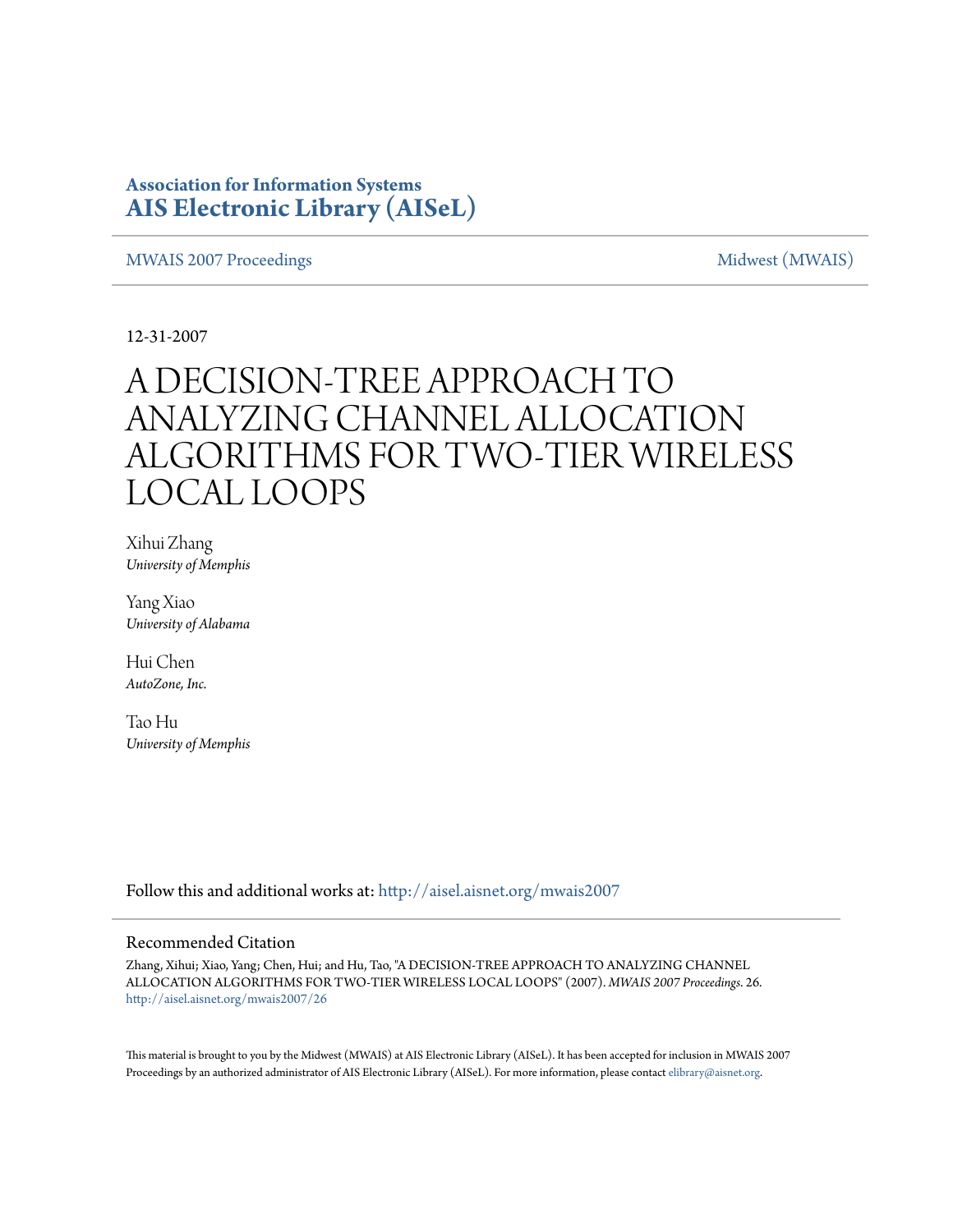## **A DECISION-TREE APPROACH TO ANALYZING CHANNEL ALLOCATION ALGORITHMS FOR TWO-TIER WIRELESS LOCAL LOOPS**

**Xihui Zhang Yang Xiao**  University of Memphis University of Alabama xihui.zhang@memphis.edu yangxiao@ieee.org

**Hui Chen Tao Hu** 

AutoZone, Inc. University of Memphis huichen@ieee.org taohu@memphis.edu

#### **ABSTRACT**

*A wireless local loop (WLL) uses radio signals to connect customer premise equipment (CPE) to a public switched telephone network (PSTN). It has the potential to help the telephony providers overcome the "last mile" problem in delivering telephony services. A typical WLL consists of a base station controller (BSC), a base station (BS), and subscriber terminals (STs). A WLL can be single-tier, two-tier, or threetier, based on the configuration of the cells within it. There are numerous channel allocation algorithms for two-tier WLLs. These algorithms include no repacking, always repacking, repacking on demand random, repacking on demand—least load, and repacking on demand—subscriber terminal. This paper provides a decision-tree approach to analyzing these channel allocation algorithms for designing two-tier WLLs. The generated decision-trees can not only help us understand these channel allocation algorithms better, but can also serve as a basis for constructing simulation models and eventually implementing simulation programs for the purpose of comparing the performance of the different network designs.* 

#### **KEYWORDS**

Call Overflow and Repacking, Channel Allocation Algorithm, Decision-tree, Wireless Local Loop (WLL).

#### **INTRODUCTION**

A wireless local loop (WLL) uses radio signals to connect customer premise equipment (CPE) to a public switched telephone network (PSTN) (Hung, Lin, Peng, and Tsai 2004; Xiao, Zhang, Du, and Zhang 2006). It has the potential to help telephony providers overcome the "last mile" problem in delivering telephony services (Hung et al. 2004; Xiao et al. 2006). A typical WLL consists of a base station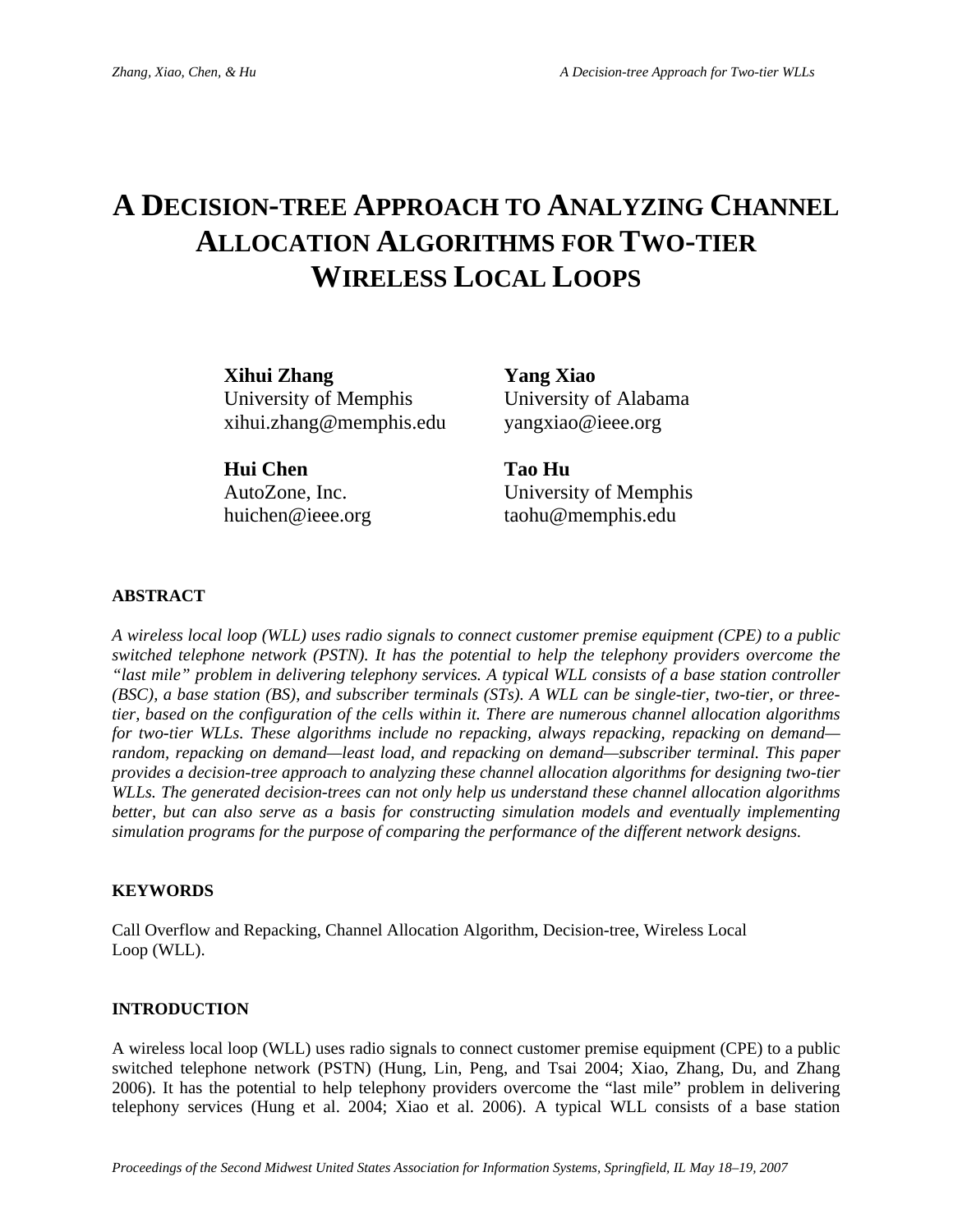controller (BSC), a base station (BS), and subscriber terminals (STs) (see Figure 1) (Hung et al. 2004). A BS, controlled by a BSC, can serve multiple STs that are within its radio coverage. Each CPE has a dedicated ST that is responsible for communication between the CPE and the BS (Hung et al. 2004).



**Figure 1. A Typical WLL Architecture** 

A WLL can be single-tier, two-tier, or three-tier, based on the configuration of the cells within it. In a single-tier WLL, no two cells fully overlap with each other; thus, each ST can be reached by only one BS. In contrast, a two-tier WLL overlays every macrocell (a cell with a higher power BS) with several microcells (cells with lower power BSs); thus, an ST in a microcell can be served either by the BS in the microcell or by the BS in the macrocell (see Figure 2) (Hung et al. 2004; Xiao et al. 2006). In this paper, we only consider two-tier WLLs.

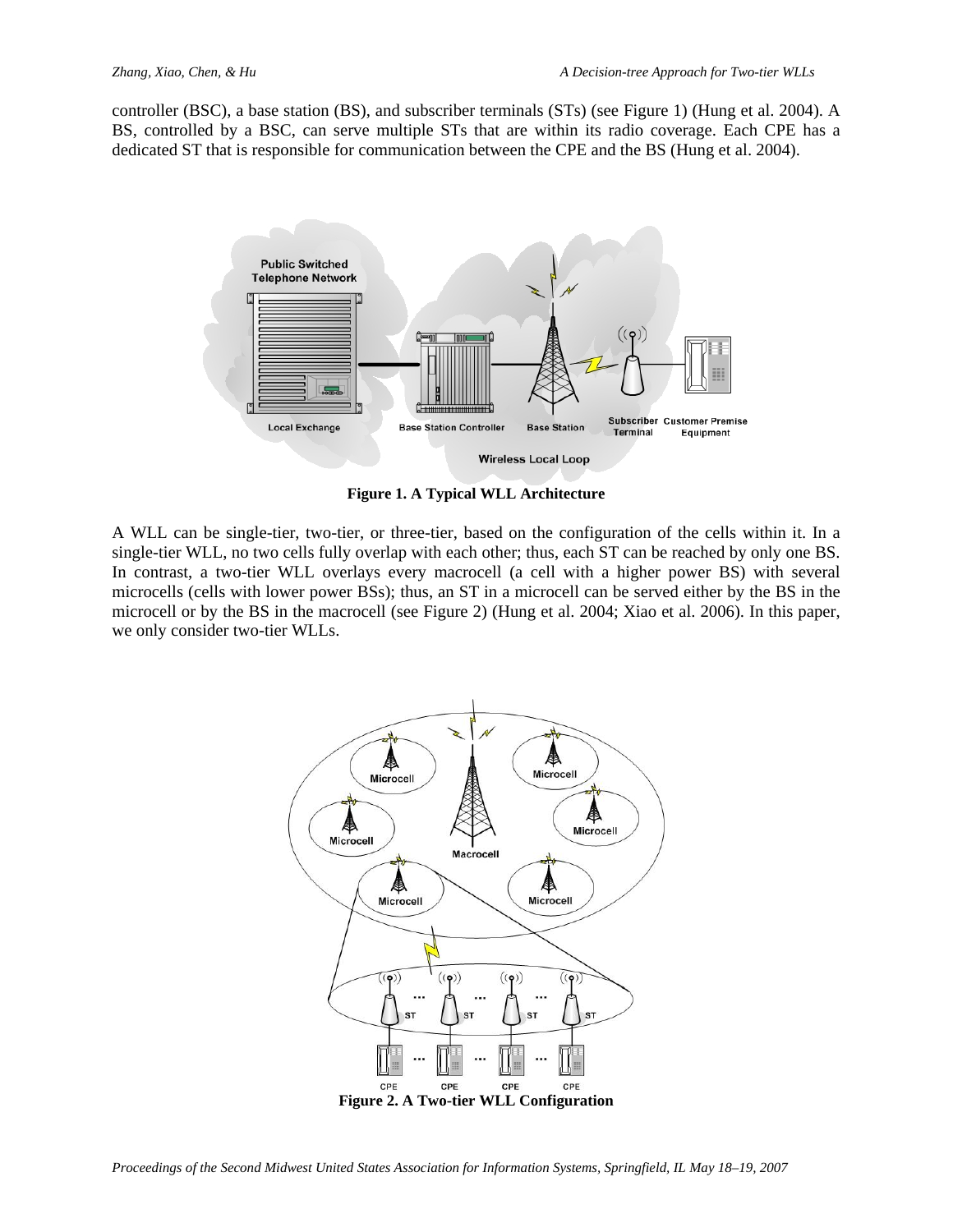A multi-tier (i.e., two-tier and up) WLL incorporates two new operations: *overflow* and *repacking* (Hung et al. 2004; Xiao et al. 2006). Overflow is call handoff from a lower tier cell to a higher tier cell, and repacking is call handoff from a higher tier cell to a lower tier cell. In a two-tier WLL, overflow is call handoff from a microcell to the macrocell, and repacking is call handoff from the macrocell to a microcell (see Figure 3).



**Figure 3. Overflow and Repacking in Two-tier WLLs** 

Note that repacking cannot be exercised if there is no repacking candidate available (Xiao et al. 2006). In a two-tier WLL, a repacking candidate is a call that: 1) occupies a macrocell channel, and 2) the corresponding microcell of which has an idle channel (Hung et al. 2004; Xiao et al. 2006).

Channel allocation algorithms for two-tier WLLs include no repacking (NR), always repacking (AR), and repacking on demand (RoD). RoD can be further categorized into repacking on demand*—*random (RoDR), repacking on demand*—*least load (RoDL), and repacking on demand*—*subscriber terminal (RoDST), depending on the way a WLL handles its repacking candidates in RoD (see Table 1) (Hung et al. 2004; Xiao et al. 2006).

| <b>Algorithm</b>                                           |       | <b>Description</b>                      |
|------------------------------------------------------------|-------|-----------------------------------------|
| <b>NR</b>                                                  |       | No Repacking                            |
| AR                                                         |       | Always Repacking                        |
| RoD                                                        | RoDR  | Repacking on Demand—Random              |
|                                                            | RoDL  | Repacking on Demand—Least Load          |
|                                                            | RoDST | Repacking on Demand—Subscriber Terminal |
| Toble 1. Channel Allegation Algorithma for True tion WI La |       |                                         |

**Table 1. Channel Allocation Algorithms for Two-tier WLLs**

All three algorithms (NR, AR, and RoD) perform overflow. However, a WLL with a NR scheme does not perform repacking (Hung et al. 2004; Rappaport and Hu 1994). A WLL with an AR scheme always performs repacking as soon as a repacking candidate becomes available (Beraldi, Marano, & Mastroianni 1996; Maheshwari & Kumar 2000; Steele, Nofal, & Eldolil 1990). In contrast, a WLL with a RoD scheme only performs repacking when it is necessary (Hung et al. 2004; Xiao et al. 2006).

Each of the three subgroups of RoD, (i.e., RoDR, RoDL, and RoDST,) handles repacking candidates differently. With RoDR, the BSC randomly selects a repacking candidate for handoff; with RoDL, the BSC selects the repacking candidate whose microcell has the least traffic load; and with RoDST, STs make decisions of selecting repacking candidates for handoff upon a repacking request from the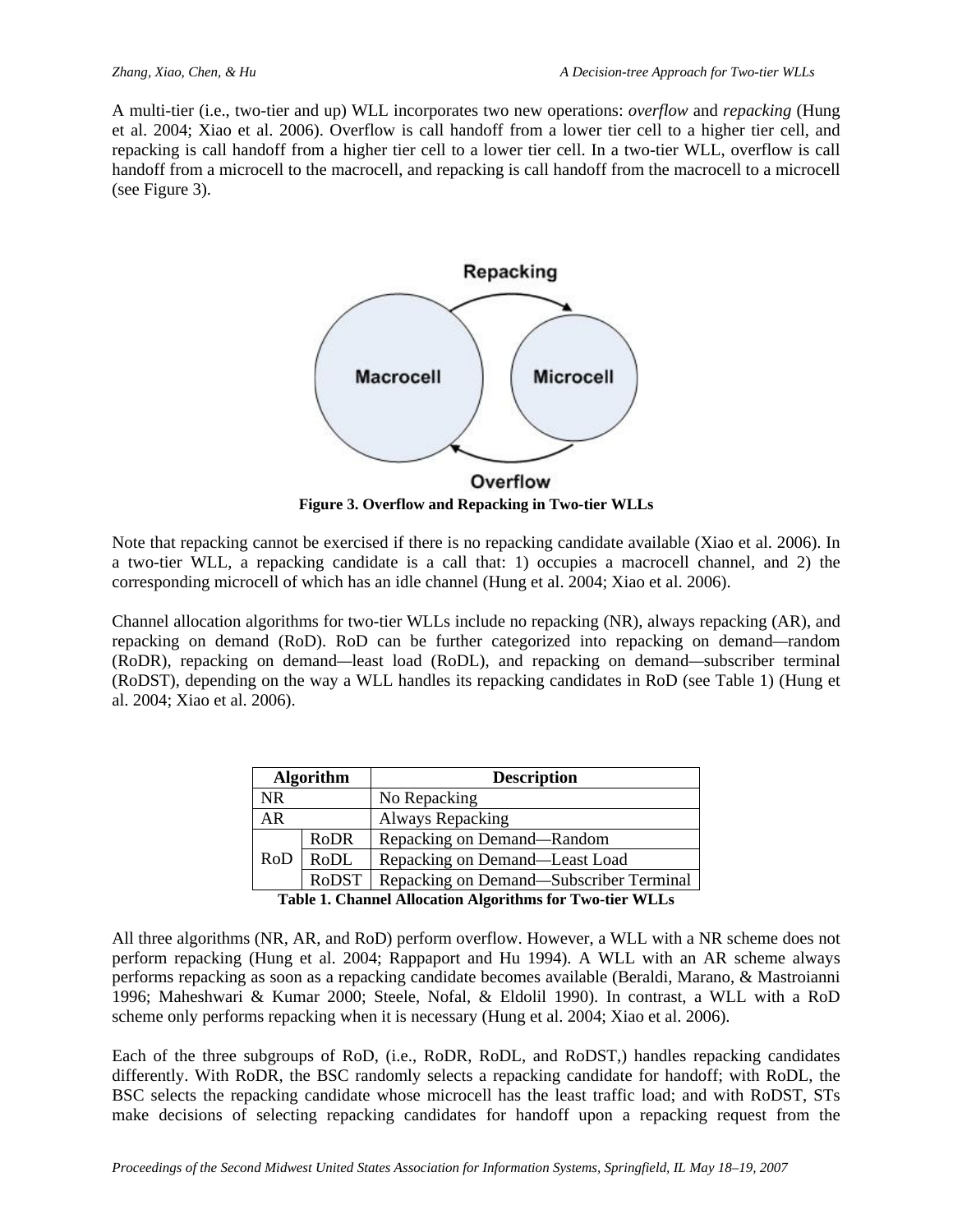macrocell (Hung et al. 2004; Xiao et al. 2006). Note that more than one call may be handed off from the macrocell to a microcell in RoDST. In this case, one of the released macrocell channels is chosen to serve the new call (Hung et al. 2004; Xiao et al. 2006).

In this paper, we study channel allocation algorithms for two-tier WLLs by applying a decision-tree approach. A decision-tree approach is both appropriate and useful. It is appropriate because a WLL has to make conditional decisions when performing call overflow or repacking. It is also useful because: 1) the generated decision-trees can help us understand these channel allocation algorithms better, and 2) we can use the generated decision-trees in the design and implementation of simulation models and programs to evaluate performance of different algorithms.

#### **A DECISION-TREE APPROACH FOR TWO-TIER WLLS**

#### **No Repacking (NR)**

A WLL with a NR scheme only performs overflow. When a new call *O* (either incoming or outgoing) for an ST arrives, a two-tier WLL with a NR scheme first tries to allocate an idle channel in the corresponding microcell of the ST to call *O*. If no idle channel is available in that microcell, then call *O* overflows to the macrocell. If the macrocell has any idle channels available, then one of the idle channels is allocated to serve call *O*. If the macrocell has no idle channel available either, then call *O* is blocked, as shown in Figure 4 (Hung et al. 2004; Xiao et al. 2006).



#### **Always Repacking (AR)**

A WLL with an AR scheme always performs repacking as soon as a repacking candidate becomes available. In a two-tier WLL with an AR scheme, the WLL always hands off a call in the macrocell to the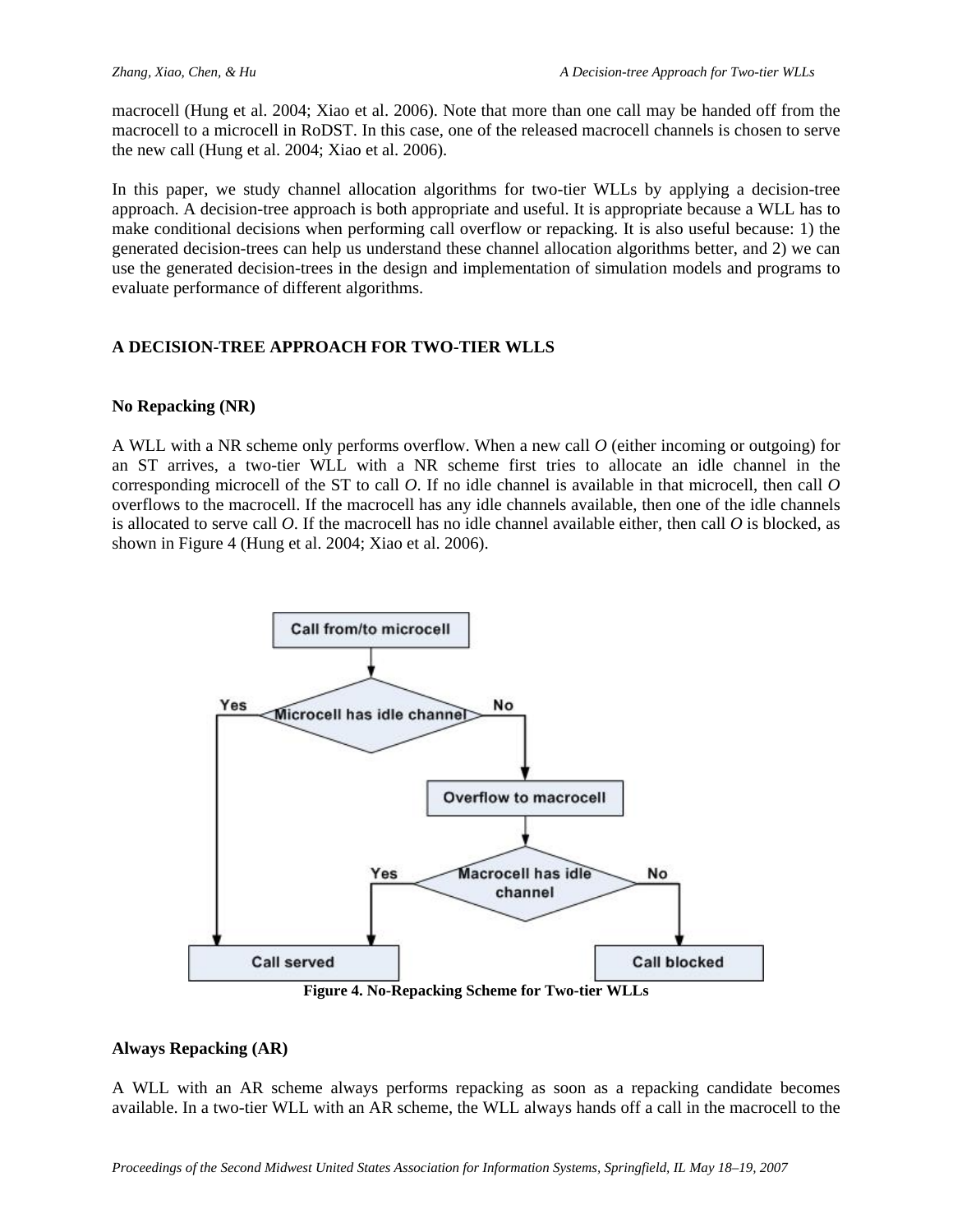corresponding microcell as soon as there is an idle channel available in the corresponding microcell. In this way, AR keeps maximum number of idle channels in the macrocell at the cost of a high handoff rate (Lagrange 1997).

An interesting finding is that the decision-tree for AR scheme ends up the same "look" with that for NR scheme (Xiao et al. 2006). The reason for this is quite straightforward. When an overflowed call cannot find an idle channel at the macrocell, repacking will not succeed because if there were repacking candidates available in the macrocell at that very moment, the WLL itself should have already performed repacking. Intuitively, compared with a WLL with a NR scheme, a WLL with an AR scheme is expected to have a lower blocking rate but a higher handoff rate.

#### **Repacking on Demand (RoD)**

Unlike AR, RoD does not immediately perform repacking when repacking candidates become available. Instead, repacking is performed only when it is necessary; for instance, the new call will be blocked if repacking is not performed. Channel allocation in RoD is similar to that in NR, except that the WLL will try to perform repacking when a new call is to be blocked.

In a two-tier WLL with a RoD scheme, when a new call *O* arrives, if neither the microcell (of call *O*) nor the macrocell has any idle channel, the WLL will perform repacking by checking whether there are repacking candidates in the macrocell. If yes, the macrocell picks one of the repacking candidates, for instance, call *R*, and hands off call *R* back to its microcell. The reclaimed macrocell channel is used to serve call *O*. Otherwise, call *O* is blocked, as shown in Figure 5 (Hung et al. 2004; Xiao et al. 2006).



The decision-trees of RoDR, RoDL, and RoDST are identical, since the only difference among these three subgroups of RoD is the way that a WLL handles the repacking candidates, and this difference has no impact on the "look" of the decision-tree.

*Proceedings of the Second Midwest United States Association for Information Systems, Springfield, IL May 18–19, 2007*